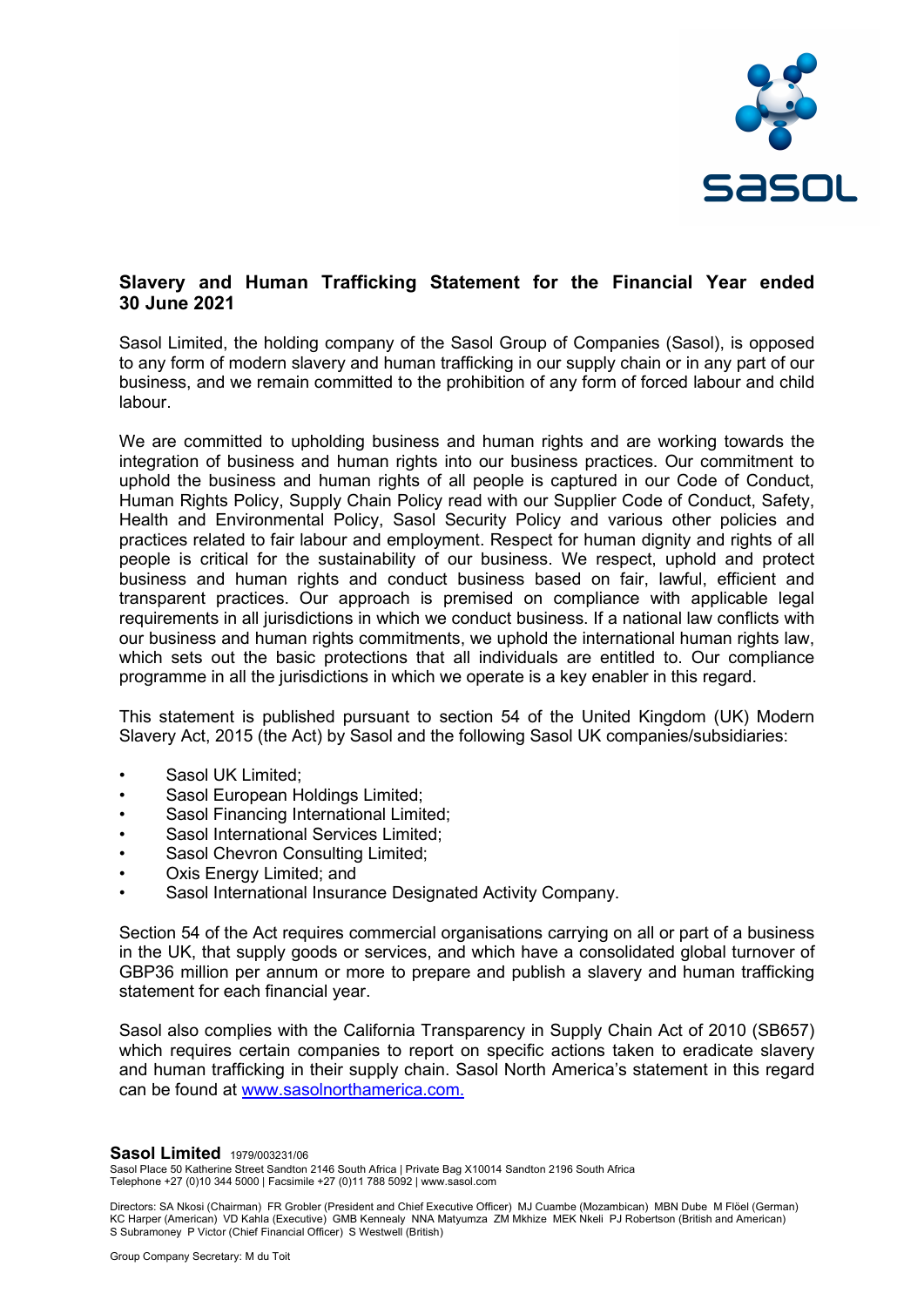# Our business

Sasol is an international integrated chemicals and energy company that, through its talented people, uses selected technologies to safely and sustainably source, produce and market chemical and energy products competitively to create superior value for our customers, shareholders and other stakeholders. Our global turnover for the financial year ended 30 June 2021 was ZAR 201 910 million. Please refer to Sasol's Integrated Report for 2021 for more details, and for information on how we structure ourselves, including details of our operations and principal activities, and our most recent Form 20-F on www.sasol.com.

## Our business and human rights framework

Since 2001, Sasol has been a signatory of the Ten Principles of the United Nations Global Compact. These Principles require adherence to the Universal Declaration on Human Rights, the Guiding Principles on Business and Human Rights, and the Voluntary Principles on Security and Human Rights. To ensure that human rights considerations are at the fore of Sasol's ways of working, the Safety, Social and Ethics Committee of the Sasol Limited Board of Directors (Board), responsible for the oversight on human rights, approved a Business and Human Rights Framework (Framework) which is a road map to guide the integration of human rights matters in our business activities to the extent appropriate for Sasol, aligned with the UN Guiding Principles on Business and Human Rights. Business and Human Rights risk management is an aspect of the Framework, with the objective of integrating business and human rights risks to our overall enterprise risk management approach.

Following the approval of the Framework in May 2020 and the re-structuring of Sasol's business, a review of the group wide risk profile commenced, and such review included an assessment of the business areas where business and human rights impacts may be prevalent. In conducting the review, the Sasol Enterprise Risk Management Framework and Risk Management approach is being applied in order to foster a systematic and standardised way to identify, prevent, mitigate and account for adverse impacts on business and human rights and this approach will support on how business and human rights impacts will be addressed and reported on.

Furthermore, the above-mentioned approach considers relevant risks in the existing risk profiles at Sasol group and business operations which would potentially impact business and human rights. For this reason, the updated risks profiles are expected to be implemented in financial year 2022, following which monitoring and reporting on the risks will commence.

Our Human Rights Policy which outlines our commitment to uphold and respect business and human rights and Supply Chain Policy underpin this statement. Both policies are accessible on www.sasol.com and a dedicated business and human rights page is also available under the Sustainability tab on www.sasol.com.

Our Framework incorporates the International Bill of Human Rights, the Ten Principles of the United Nations (UN) Global Compact and the UN Guiding Principles on Business and Human Rights. We also subscribe to and endorse the International Labour Organization's (ILO) Declaration on Fundamental Principles and Rights at Work and the Organisation for Economic Cooperation and Development (OECD) Guidelines for Multinational Enterprises as well as the International Bill of Human Rights and the UN Sustainable Development Goals. Our approach is premised on compliance with applicable legal requirements in all the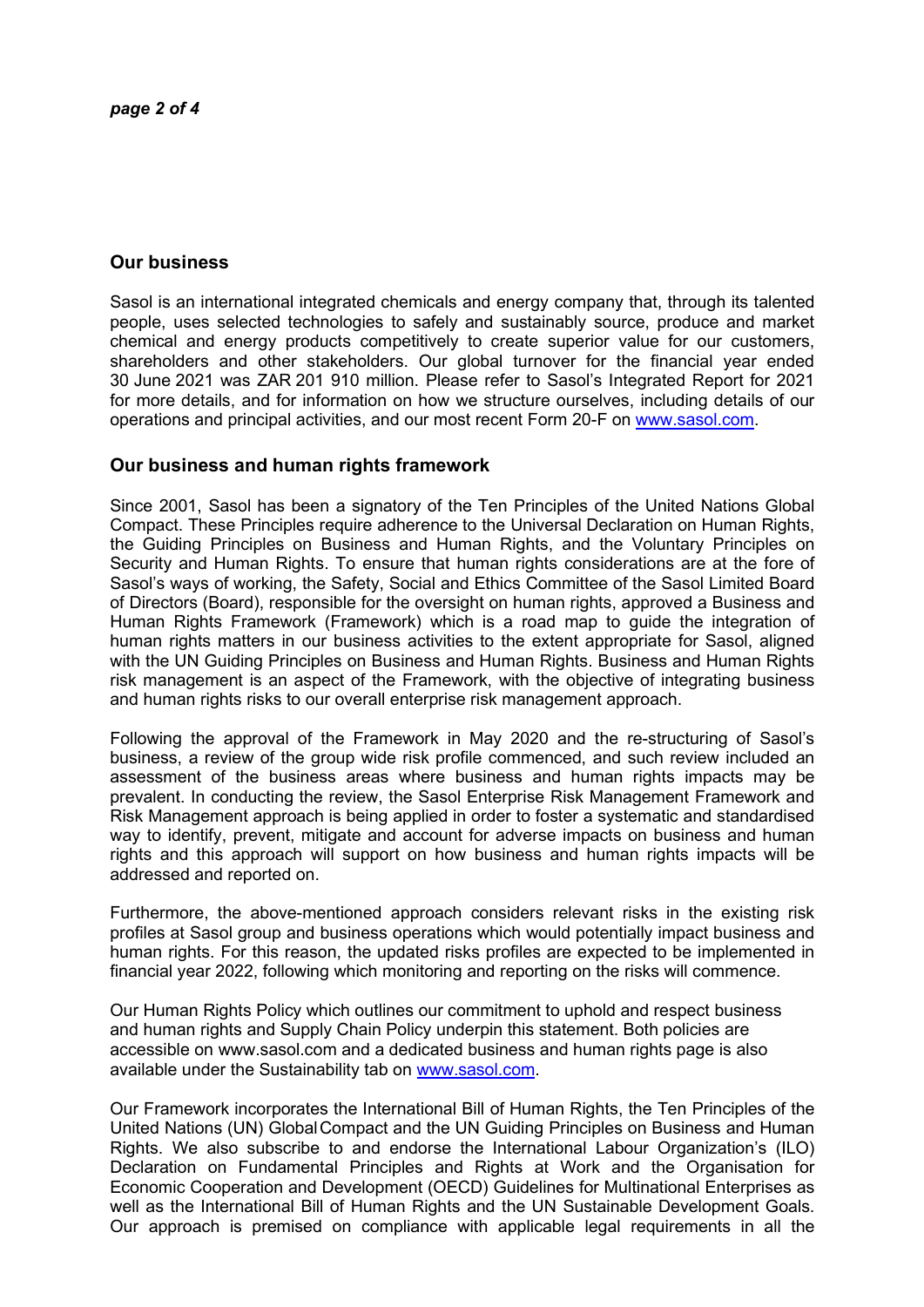jurisdictions in which we conduct our business, including the abolishment of modern slavery and human trafficking. Sasol's supplier community is required to uphold the Human Rights Policy through the Supplier Code of Conduct which directs supplier behaviour in support of Sasol's shared values and is communicated to suppliers.

## Our Code of Conduct and supply chain management

The Sasol Code of Conduct applies uniformly to all Sasol businesses, employees and directors globally without exception, and commits all who are bound by it, to consistently behave responsibly, honestly, fairly and respectfully in all our business relationships. Our values form the cornerstones thereof. We address failures to adhere to the Code of Conduct and associated policies by our employees through disciplinary action in accordance with our Disciplinary Code. Sasol reserves the right to terminate its business relationship with any supplier who violates the Supplier Code of Conduct or if any of supplier's employees, agents or subcontractors violate this Code. Sasol also reserves the right to terminate its business relationship with suppliers who fail to provide written confirmation to Sasol, upon request by Sasol, that they have a program in place to monitor their suppliers and subcontractors for compliance with the Supplier Code of Conduct.

We strive for excellence in the sustainable supply and delivery of goods, services and products to maximise value for our organisation and our customers. We acknowledge that the way our suppliers and other supply chain partners (including their subcontractors) act, affects Sasol and therefore we will only do business with partners that demonstrate integrity and align with our values. As part of our current due diligence processes, we contractually bind all our suppliers and require that they meet all legislative requirements. All approved suppliers are on-boarded and have to confirm compliance with applicable laws and the Sasol Supplier Code of Conduct as part of their on-boarding process. We will be implementing a process of monitoring compliance with business and human rights by Sasol suppliers, and ensure that such suppliers comply with the Sasol Supplier Code of Conduct. We contractually require our suppliers to act ethically, fairly, comply with all applicable laws and regulations, uphold fundamental human rights including fair labour practices and to be transparent in their business practices in accordance with our Supplier Code of Conduct. For more detail in this regard, please refer to Supplier Management on http://www.sasol.com/suppliers/application-and-accreditation.

Our Supplier Code of Conduct affirms that all human beings have the right to work freely and of their own free will in accordance with applicable legislation. It requires suppliers not to participate in or benefit from any form of forced labour – which is work performed involuntarily under threat of penalty. In this context, forced labour includes bonded labour, debt bondage, forced prison labour, slavery, servitude or human trafficking. The Supplier Code of Conduct is explicit that Sasol suppliers must not participate in, or benefit from, any form of forced labour and/or child labour.

The Sasol Ethics Line is the primary grievance mechanism for use by employees, service providers and fenceline communities, to report any potential business and human rights infringements and any complaints lodged will be addressed in accordance with established mechanisms. There are also 24-hour toll-free hotlines available, for example, at Sasolburg Operations and Pipeline Operations, for the reporting of nuisance odours, environmental and other concerns. This mechanism is available to our fenceline communities and neighbouring